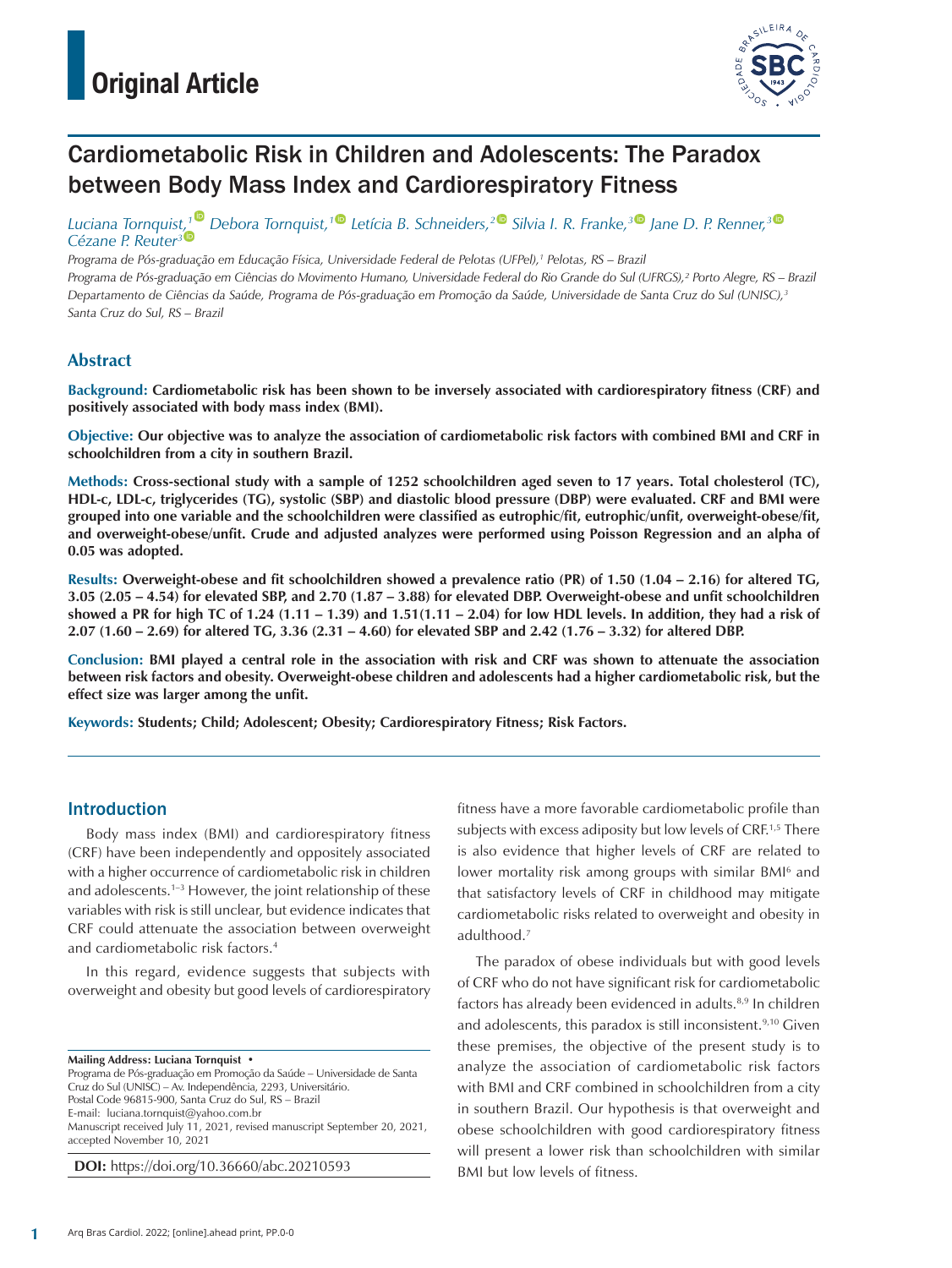### Method

Cross-sectional study based on data from the research "School Health – Phase II", approved by the local Ethics Committee for Research with Human Beings, protocol 3044/11. To participate in the research, children and adolescents needed to present the Informed Consent Form (ICF) signed by their guardians.

The inclusion criteria established for the study were: belonging to the age group of 7 to 17 years old; not having any contraindication for biological sample collection (blood), not having any limitation for physical fitness tests. The schoolchildren who did not fill out the research instruments correctly did not collect blood or did not perform physical fitness tests were excluded from the study.

Data collection was carried out in 2011 and 2012 at the university campus, on a day and time previously scheduled by the researchers with the school. Sample calculation was performed for Poisson regression, using the G \* Power 3.1 program (Heinrich-Heine-Universität - Düsseldorf, Germany), considering a test power  $(1 - \beta) = 0.95$ , significance level  $\alpha$  $= 0.05$ , and an effect size of 0.30.

The selection of the subjects that made up the sample occurred randomly, with the selected schools stratified by urban and rural areas. The urban area was stratified by center and periphery (south, north, east, and west) and the rural area by south, north, east, and west regions. After applying the exclusion criteria, the sample for the present study consists of 1252 schoolchildren belonging to 19 schools in the city of Santa Cruz do Sul (RS, Brazil). Figure 1 presents the flowchart with the sample selection process.

Weight and height measurements were taken in the early morning, with the subject fasting and wearing light clothes and barefoot. From these measurements, BMI was calculated using the formula BMI = weight / height<sup>2</sup> (kg/m<sup>2</sup>) and classified according to the CDC/ NCHS percentile curves, $11$ according to sex and age, considering underweight  $(5

),$ eutrophic ( $\geq p5$  and  $\leq p85$ ), overweight ( $p \geq 85$  and  $\leq p95$ ), and obesity  $(\geq p95)$ .

Cardiorespiratory fitness was assessed using the 9-minute running and walking test performed on an athletics track, according to the protocol and cutoff points for sex and age of the Brazil Sport Project (PROESP-BR) manual.<sup>12</sup> The manual recommends that the students run/walk the longest distance



**Figure 1 –** *Sample selection flowchart.*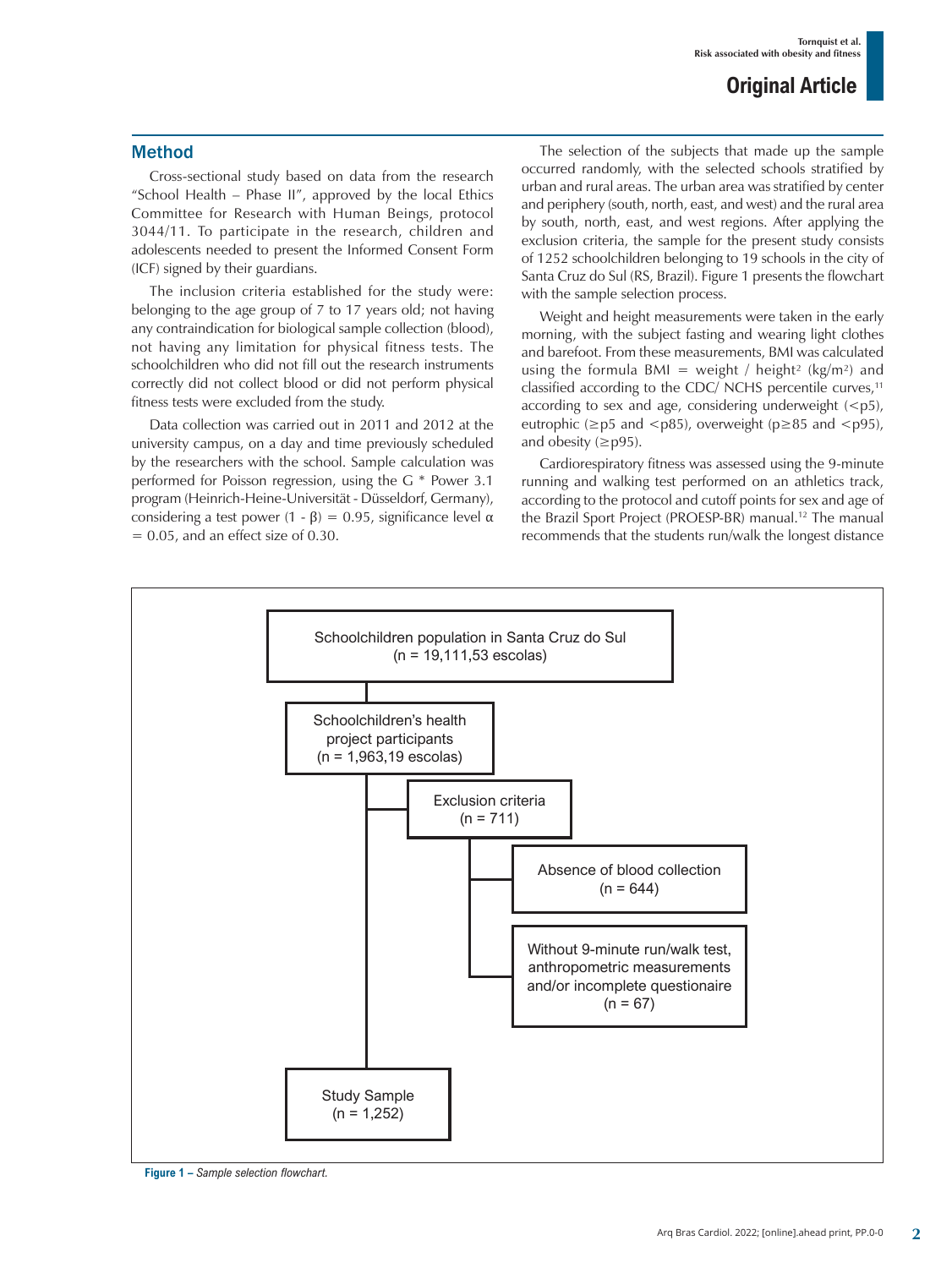possible for nine minutes, no breaks over the period. In the end, the distance covered by the students (in meters) was classified considering the critical values proposed by the manual for age and sex.

A combined variable was generated from the BMI and CRF categories, used as exposure in the present study. This variable was classified into four categories: (1) eutrophic/fit: schoolchildren with low weight and eutrophic and classified as fit in the CRF evaluation; (2) Eutrophic/unfit: schoolchildren with low weight and eutrophic and classified as unfit in the CRF evaluation; (3) overweight - obese/fit: schoolchildren classified with overweight or obesity and as fit; (4) overweight – obese/unfit: schoolchildren classified with overweight or obesity and unfit.

The outcomes evaluated were cardiometabolic risk factors: total cholesterol (TC), HDL-cholesterol (HDL-c), LDL-cholesterol (LDL-c), triglycerides (TG), systolic (SBP) and diastolic blood pressure (DBP). Biochemical variables were assessed by blood sampling from the brachial vein after a 12-hour fast. The analyses of TC, TG, and HDL-c were performed in serum sample, in automated equipment Miura One (I.S.E, Rome, Italy), using commercial kits DiaSys (Diagnostic Systems, Germany). For LDL-c determination, the calculation  $LDL = TC - HDL-c - (Triglycerides/5)$  according to the Friedewald, Levy and Fredrickson formula was used.13 The serum lipid levels of the students were classified according to the cut-off points of the National Heart Lung and Blood Institute.14

Blood pressure was measured based on the auscultatory method, using a sphygmomanometer for brachial perimeter and a stethoscope placed on the left arm. The student was seated, resting for at least 5 minutes. The classification of SBP and DBP was performed according to the VI Brazilian Guidelines on Hypertension.15

The variables sex, age, housing area, type of school, economic class, and physical activity were collected through a questionnaire and used as control variables in this study. Based on the ages reported, the sample was classified into two age groups: (1) children: from 7 to 12 years and (2) adolescents: from 13 to 17 years

The schoolchildren's economic class was classified based on the ABEP criterion.<sup>16</sup> From this classification, the economic classes were grouped into upper – classes A1, A2, B1 and B2; (2) middle  $-$  classes C1 and C2, and (3) lower – classes D and E. The practice of physical activity (PA) was investigated based on the question "Do you currently practice any sport/physical activity? The students were instructed to report only physical activities performed in leisure, not counting activities performed in physical education classes, commuting, work or domestic. The students were classified as (1) active: students who practice some sport or physical activity and (2) inactive: students who reported not practicing any activity.

#### Statistical analysis

Statistical analyses were performed using SPSS v.23.0 software (IBM SPSS Statistics for Windows, IBM Corp., NY, USA). First, descriptive analyses of simple and relative frequencies of the sample were performed regarding the characteristics of sex, age group, economic class, type of school, housing area, practice of PA, and cardiometabolic risk factors (TC, HDL-c, LDL-c, TG, SBP, and DBP), according to the categories of the BMI/CRF variable. Pearson's chi-square test was used for these comparisons. The age of the sample was described using mean and standard deviation.

Poisson regression with robust estimation was used to calculate the crude and adjusted prevalence ratios (PR) and their respective confidence intervals (95%CI) of cardiometabolic risk factors according to the independent variable BMI/CRF. For the adjusted analyses, the variables sex, age, economic class, type of school, housing area, and PA practice were tested for each outcome, and a  $p \le 0.20$  was adopted to define the variable entry in the model. For all final fitted models, the significance level obtained was <0.001. For all analyses, the alpha adopted was 5%.

#### **Results**

A total of 1,252 students were included in the study. The mean age was 11.88  $\pm$  3.02 years, most of them are male, teenagers and live in the urban area of the city (Table 1).The physical inactivity rate of the sample is 36.5%. The rate of overweight and obesity is 29.0% and 50.8% had low levels of cardiorespiratory fitness (data not shown). The highest prevalences of schoolchildren with overweight/ obesity and low CRF were found among adolescents, girls, and urban area residents.

Regarding the assessed risk factors, the highest prevalence are observed for high levels of TC and LDL-c. For all risk factors except LDL-c and DBP, the highest prevalence's were observed among students with overweight or obesity and low cardiorespiratory fitness (Table 2).

Table 3 shows the crude and adjusted prevalence ratios for cardiometabolic risk factors according to BMI and CRF, using eutrophic/ fit students as reference. Overweight and obese schoolchildren had a higher prevalence of increased triglyceride rates and elevated systolic blood pressure levels, and this prevalence was higher among the unfit. The prevalence of altered TG rates was 50% higher among overweight-obese/ fit schoolchildren and 107% among overweight-obese/unfit students. Schoolchildren classified with overweight/fit and overweight/unfit had a two-fold higher a prevalence of high SBP. Overweight and obese students were also at higher risk for high DBP, both fit and unfit. In addition, only students with overweight and low physical fitness were at risk for altered TC and HDL-c, with a risk of 24% for high cholesterol and 51% for low HDL-c.

#### **Discussion**

Our findings show that overweight and obese schoolchildren had a higher cardiometabolic risk when compared to eutrophic schoolchildren with good levels of physical fitness. Eutrophic students and those with low physical fitness did not present higher risk prevalence. However, in overweight schoolchildren, although the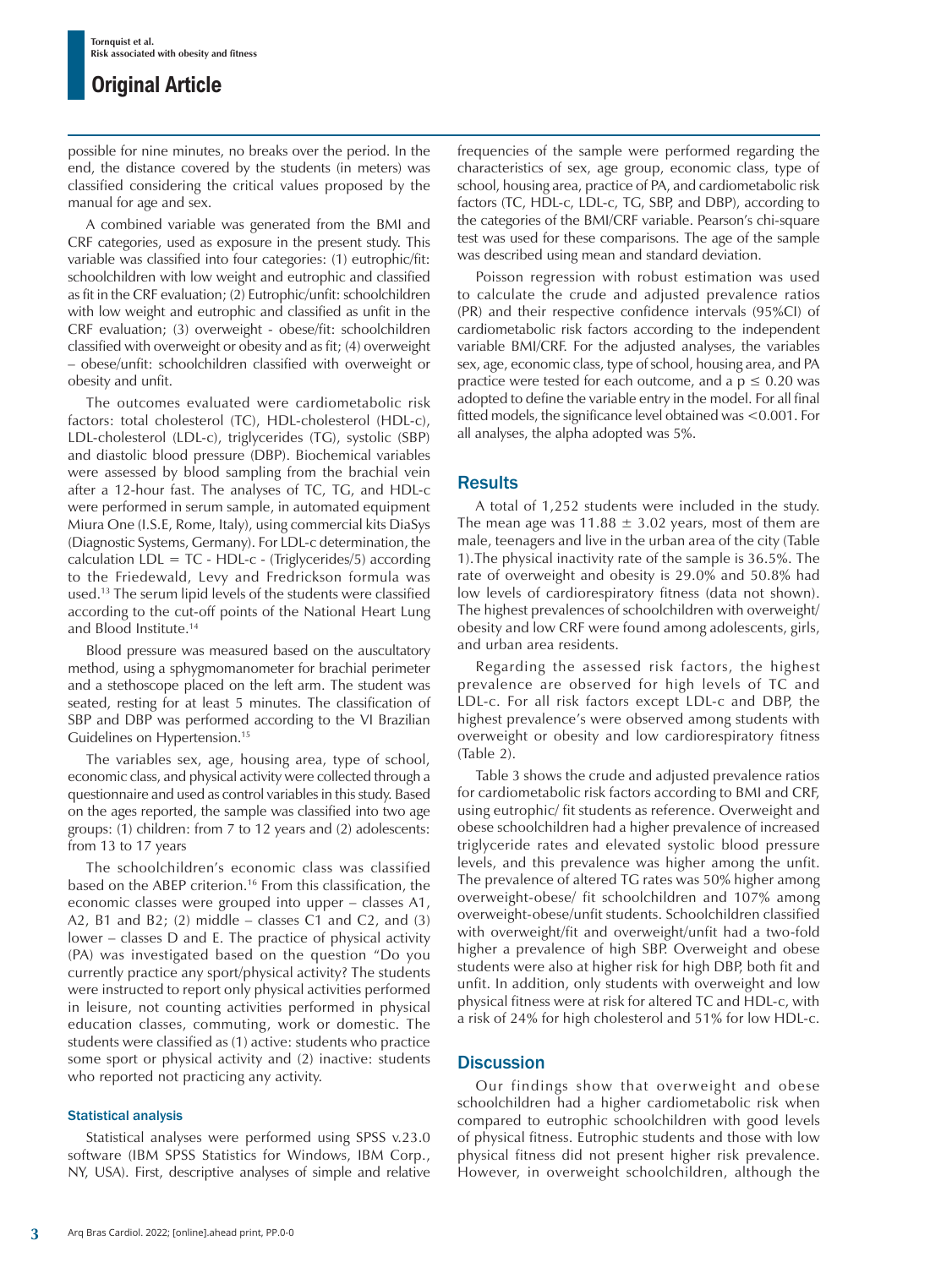|                          | Eutrophic/<br>fit<br>n (%) | Eutrophic/<br>unfit<br>n (%) | Overweight-<br>obese/<br>fit<br>n (%) | Overweight-<br>obese/<br>unfit<br>n (%) | <b>Total</b><br>n (%) | $\mathsf{p}^\star$ |
|--------------------------|----------------------------|------------------------------|---------------------------------------|-----------------------------------------|-----------------------|--------------------|
| Sex                      |                            |                              |                                       |                                         |                       | ${}< 0.001$        |
| Male                     | 229 (47.2)                 | 77 (58.8)                    | 150(37.1)                             | 111 (47.8)                              | 567 (45.3)            |                    |
| Female                   | 256 (52.8)                 | 54 (41.2)                    | 254 (62.9)                            | 121 (52.2)                              | 685 (54.7)            |                    |
| Age range                |                            |                              |                                       |                                         |                       | ${}< 0.001$        |
| Child                    | 140 (28.9)                 | 54 (41.2)                    | 63 (15.6)                             | 85 (36.6)                               | 342 (27.3)            |                    |
| Adolescent               | 345 (71.1)                 | 77 (58.8)                    | 341 (84.4)                            | 147 (63.4)                              | 910 (72.7)            |                    |
| <b>Housing area</b>      |                            |                              |                                       |                                         |                       | 0.004              |
| Urban                    | 255 (52.6)                 | 73 (55.7)                    | 253 (62.6)                            | 149 (64.2)                              | 730 (58.3)            |                    |
| Rural                    | 230 (47.4)                 | 58 (44.3)                    | 151 (37.4)                            | 83 (35.8)                               | 522 (41.7)            |                    |
| <b>Economic Class</b>    |                            |                              |                                       |                                         |                       | 0.480              |
| Upper $(A - B)$          | 255 (52.6)                 | 69 (52.7)                    | 226 (55.9)                            | 129 (55.6)                              | 679 (54.2)            |                    |
| Middle (C)               | 217 (44.7)                 | 55 (42.0)                    | 170 (42.1)                            | 95 (40.9)                               | 537 (42.9)            |                    |
| Lower $(D - E)$          | 13(2.7)                    | 7(5.3)                       | 8(2.0)                                | 8(3.4)                                  | 36(2.9)               |                    |
| School type              |                            |                              |                                       |                                         |                       | 0.683              |
| Public                   | 453 (93.4)                 | 121 (92.4)                   | 380 (94.1)                            | 221 (95.3)                              | 1175 (93.8)           |                    |
| Private                  | 32(6.6)                    | 10(7.6)                      | 24(5.9)                               | 11(4.7)                                 | 77(6.2)               |                    |
| <b>Physical activity</b> |                            |                              |                                       |                                         |                       | 0.004              |
| Active                   | 335 (69.1)                 | 87 (66.4)                    | 239 (59.2)                            | 134 (57.8)                              | 795 (63.5)            |                    |
| Inactive                 | 150 (30.9)                 | 44 (33.6)                    | 165 (40.8)                            | 98 (42.2)                               | 457 (36.5)            |                    |

**Table 1 – Characteristics of the sample according to BMI and CRF of schoolchildren aged 7 to 17 years in the municipality of Santa Cruz do Sul (RS - Brazil), 2011-2012 (n = 1,252)**

*\*Chi squared test*

risk for elevated TG and blood pressure levels was demonstrated in fit schoolchildren, the effect size was greater among unfit schoolchildren. In addition, only overweight/unfit schoolchildren were at risk for elevated TC and low HDL-c levels.

In our study, CRF does not seem to be independently associated with the the occurrence of risk factors among the evaluated schoolchildren. Although some studies have pointed out an association between lower CRF and higher cardiometabolic risk, $2<sup>3</sup>$  the results show that among eutrophic and unfit students there is no association with risk factors. On the other hand, in overweight, fit and unfit schoolchildren, there is an increase in risk prevalence, proposing a central role of BMI in these associations. These findings are confirmed in a similar study that used combined BMI and CRF and showed that the eutrophic and fit group had the lowest score for metabolic syndrome, while the overweight and unfit group had the highest.<sup>5</sup>

Our findings showed that schoolchildren with low fitness combined with overweight and obesity had higher prevalence of risk for almost all variables, except for LDL-c and DBP. Other studies also showed a more favorable lipid profile in children and adolescents with lower BMI and good fitness.17–20 It has been shown that eutrophic children and adolescents with low CRF did not have more favorable blood pressure levels and lipid profile than eutrophic children and adolescents with good CRF<sup>20</sup> and that thinner but less fit children and adolescents have a more favorable cardiometabolic profile than their heavier peers with good cardiorespiratory fitness.19

Although the relationship between low fitness and risk has not been demonstrated in eutrophic individuals, in overweight/obese individuals the results indicate that there is an increase in risk, and indicating that CRF may mitigate this relationship. A study of European adolescents found that CRF can partially mediate about 10% of this relationship, demonstrating that overweight-related risk can be partially mitigated by improving CRF levels.<sup>4</sup>

Other studies have also shown that good levels of CRF showed a beneficial role in risk compensation in overweight schoolchildren, suggesting that moderate to high levels of CRF may mitigate the detrimental consequences attributed to excess adiposity.5,18 Furthermore, some evidence has shown that although CRF has an inverse association with risk factors, after adjustment for BMI, the associations are attenuated or are no longer significant, proving that BMI has an important influence on the relationship between CRF and risk factors.21–24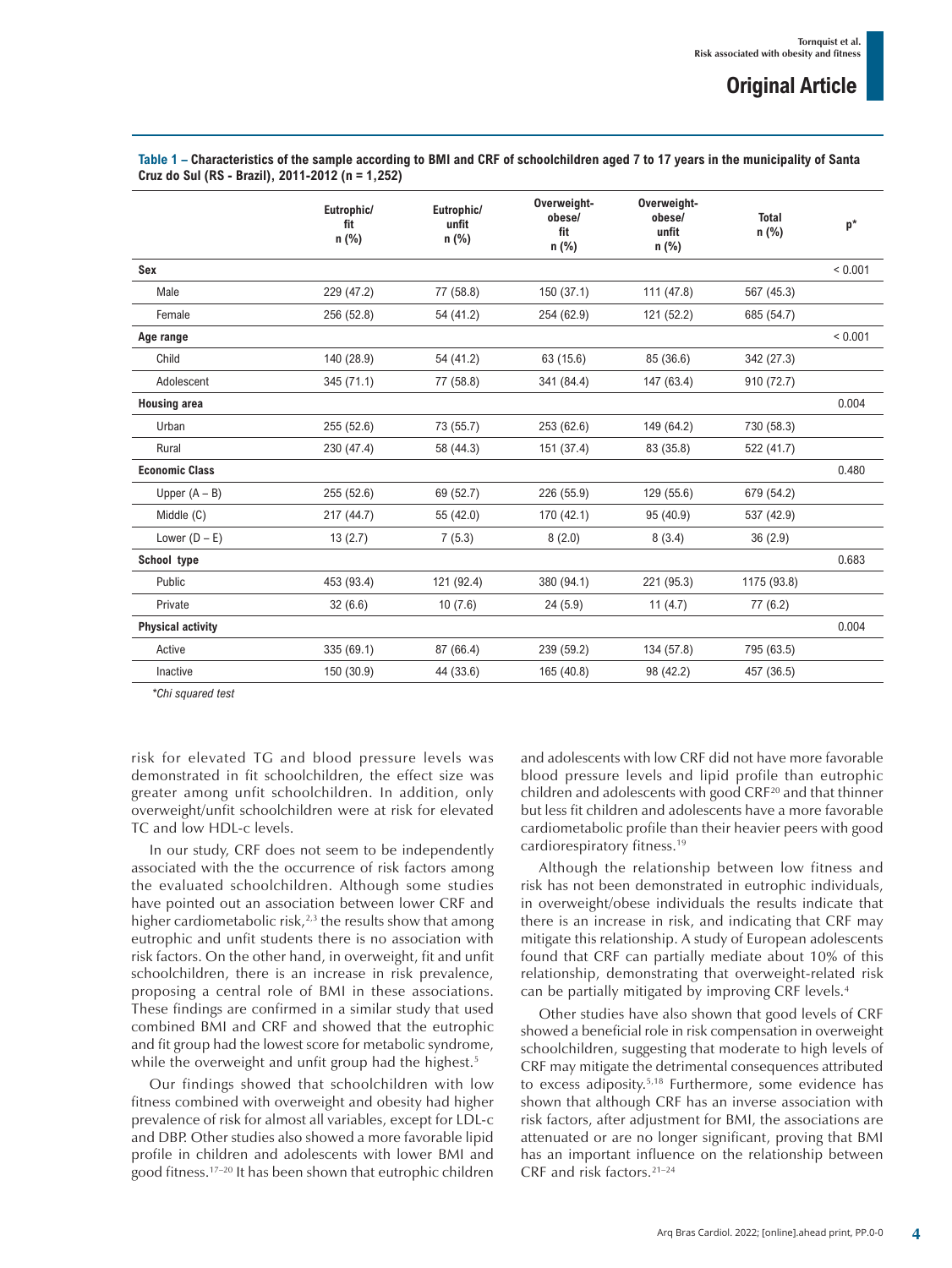|                       | Eutrophic/<br>fit $n$ (%) | Eutrophic/<br>unfit $n$ (%) | Overweigh-obese/<br>fit $n$ (%) | Overweight-obese/<br>unfit $n$ (%) | Total $n$ $%$ ) | $p^*$       |
|-----------------------|---------------------------|-----------------------------|---------------------------------|------------------------------------|-----------------|-------------|
| <b>Cholesterol</b>    |                           |                             |                                 |                                    |                 | < 0.001     |
| Normal                | 214 (44.1)                | 51 (38.9)                   | 176 (43.6)                      | 66 (28.4)                          | 507 (40.5)      |             |
| Altered               | 271 (55.9)                | 80(61.1)                    | 228 (56.4)                      | 166 (71.6)                         | 745 (59.5)      |             |
| HDL-c                 |                           |                             |                                 |                                    |                 | 0.021       |
| Normal                | 404 (83.3)                | 107 (81.7)                  | 347 (85.9)                      | 177 (76.3)                         | 1035 (82.7)     |             |
| Altered               | 81(16.7)                  | 24 (18.3)                   | 57 (14.1)                       | 55 (23.7)                          | 217 (17.3)      |             |
| LDL-c                 |                           |                             |                                 |                                    |                 | 0.025       |
| Normal                | 272 (56.1)                | 68 (51.9)                   | 256 (63.4)                      | 124 (53.4)                         | 720 (57.5)      |             |
| Altered               | 213 (43.9)                | 63 (48.1)                   | 148 (36.6)                      | 108 (46.6)                         | 532 (42.5)      |             |
| <b>Triglycer-ides</b> |                           |                             |                                 |                                    |                 | < 0.001     |
| Normal                | 403 (83.1)                | 99 (75.6)                   | 335 (82.9)                      | 149 (64.2)                         | 986 (78.8)      |             |
| Altered               | 82 (16.9)                 | 32 (24.4)                   | 69 (17.1)                       | 83 (35.8)                          | 266 (21.2)      |             |
| <b>SBP</b>            |                           |                             |                                 |                                    |                 | ${}< 0.001$ |
| Normal                | 441 (90.9)                | 104 (79.4)                  | 354 (87.6)                      | 178 (76.7)                         | 1077 (86.0)     |             |
| Altered               | 44 (9.1)                  | 27 (20.6)                   | 50 (12.4)                       | 54 (23.3)                          | 175 (14.0)      |             |
| <b>DBP</b>            |                           |                             |                                 |                                    |                 | ${}< 0.001$ |
| Normal                | 428 (88.2)                | 99 (75.6)                   | 348 (86.1)                      | 178 (76.7)                         | 1053 (84.1)     |             |
| Altered               | 57 (11.8)                 | 32 (24.4)                   | 56 (13.9)                       | 54 (23.3)                          | 199 (15.9)      |             |
|                       |                           |                             |                                 |                                    |                 |             |

**Table 2 – Cardiometabolic risk factors according to BMI and CRF of schoolchildren aged 7 to 17 years in the municipality of Santa Cruz do Sul (RS - Brazil), 2011-2012 (n= 1,252)**

*HDL-c: High-density lipoprotein cholesterol; LDL-c: Low-density lipoprotein cholesterol; SBP: Systolic blood pressure; DBP: Diastolic blood pressure. \*Chi-squared test.* 

Our work has some strong points to consider, such as the sample size, representative of the schoolchildren population in Santa Cruz do Sul, a medium-sized municipality in the south of Brazil. Different from most investigations, carried out in large urban centers. We highlight the joint evaluation of BMI and CRF as an exposure variable, still little explored, and the several risk factors evaluated as outcome.

As a limitation, it is important to consider the possible influence of unmeasured factors, especially sexual maturation, genetic factors, diet, and other lifestyle factors such as sedentary time, since cardiometabolic risk is a multifactorial issue. The use of BMI in adiposity assessment and the assessment of CRF levels through indirect estimates by runway test have limitations, although they are widely used, especially in population assessments.

We highlight the worrying prevalence's found in our study for physical inactivity, overweight and obesity, physical unfitness, and cardiometabolic risk factors. Our results are important from a clinical and public health perspective because they demonstrate that although BMI plays a central role in the relationship with risk factors, adequate levels of cardiorespiratory fitness can mitigate risk in overweight and obese schoolchildren, and therefore improving fitness levels may be an important strategy independent of weight loss.

In this sense, is worrying about the indications that, although the levels of CRF have remained stable in the last decade in the pediatric population, more than 80% of these children had low levels of fitness.25 It is essential to encourage this population to comply with the recommendations for physical activity, given the important relationship that recommended levels of PA have with better rates of CRE<sup>2</sup>

The relevance of investing in strategies that promote improvements in fitness in the young population is reinforced by evidence indicating that good levels of CRF during childhood result in a healthier cardiometabolic profile in adulthood<sup>7</sup> and that unfit individuals have twice the risk of mortality, regardless of BMI, when compared to fit and eutrophic individuals.26

## **Conclusion**

Cardiometabolic risk in overweight and obese schoolchildren can be partially mitigated, although not eliminated, by satisfactory levels of cardiorespiratory fitness. Low levels of CRF in eutrophic schoolchildren do not appear to be directly related to risk. Our results contribute to existing evidence suggesting a protective role of CRF, mitigating the deleterious effects of obesity on cardiometabolic health.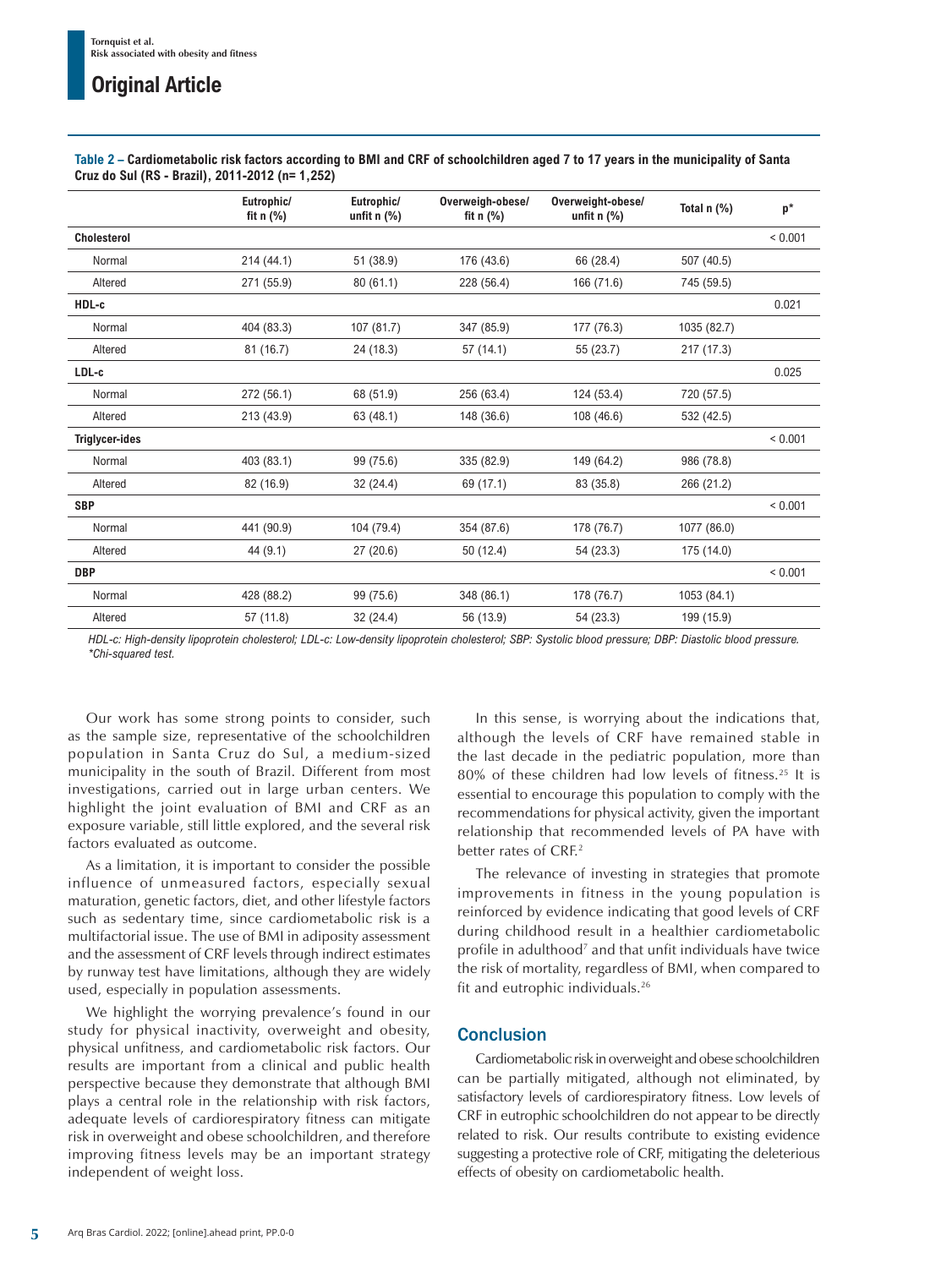| Table 3 – Crude and adjusted prevalence ratios of cardiometabolic risk factors according to BMI and CRF of schoolchildren aged 7 to |
|-------------------------------------------------------------------------------------------------------------------------------------|
| 17 years in the municipality of Santa Cruz do Sul (RS - Brazil), 2011-2012 (n = 1,252)                                              |

|                               | Eutrophic// unfit<br>PR (IC95%) | Overweight-obese/fit<br><b>PR (IC95%)</b> | Overweight-obese/ unfit<br>PR (IC95%) | $p^*$       |
|-------------------------------|---------------------------------|-------------------------------------------|---------------------------------------|-------------|
| <b>Cholesterol</b>            |                                 |                                           |                                       |             |
| Normal                        | $\mathbf{1}$                    | $\mathbf{1}$                              | $\mathbf{1}$                          |             |
| Altered crude                 | $1.01(0.90 - 1.14)$             | $1.09(093 - 1.28)$                        | $1.28(1.14 - 1.43)$                   | ${}< 0.001$ |
| Altered adjusted†             | $0.99(0.88 - 1.11)$             | $1.09$ (0.93 - 1.28)                      | $1.24(1.11 - 1.39)$                   | ${}< 0.001$ |
| HDL-c                         |                                 |                                           |                                       |             |
| Normal                        | $\mathbf{1}$                    | $\mathbf{1}$                              | $\mathbf{1}$                          |             |
| Altered crude                 | $0.85(0.62 - 1.15)$             | $1.10(0.73 - 1.66)$                       | $1.42$ (1.05 - 1.93)                  | 0.019       |
| Altered adjusted <sup>+</sup> | $0.81(0.60 - 1.11)$             | $1.19(0.78 - 1.80)$                       | $1.51(1.11 - 2.04)$                   | 0.003       |
| LDL-c                         |                                 |                                           |                                       |             |
| Normal                        | $\mathbf{1}$                    | $\mathbf{1}$                              | $\mathbf{1}$                          |             |
| Altered crude                 | $0.83(0.71 - 0.98)$             | $1.10(0.89 - 1.34)$                       | $1.06(0.89 - 1.26)$                   | 0.030       |
| Altered adjusted§             | $0.85(0.73 - 1.00)$             | $1.17(0.96 - 1.43)$                       | $1.14(0.97 - 1.33)$                   | 0.005       |
| <b>Triglycerides</b>          |                                 |                                           |                                       |             |
| Normal                        | $\mathbf{1}$                    | $\mathbf{1}$                              | $\mathbf{1}$                          |             |
| Altered crude                 | $1.01(0.76 - 1.35)$             | $1.45(1.01 - 2.07)$                       | $2.12(1.63 - 2.75)$                   | ${}< 0.001$ |
| Altered adjusted//            | $0.98(0.74 - 1.32)$             | $1.50(1.04 - 2.16)$                       | $2.07(1.60 - 2.69)$                   | ${}< 0.001$ |
| <b>SBP</b>                    |                                 |                                           |                                       |             |
| Normal                        | $\mathbf{1}$                    | $\mathbf{1}$                              | $\mathbf{1}$                          |             |
| Altered crude                 | $1.36(0.93 - 2.00)$             | $2.27(1.47 - 3.52)$                       | $2.57(1.78 - 3.70)$                   | ${}< 0.001$ |
| Altered adjusted¶             | $1.19(0.82 - 1.72)$             | $3.05(2.05 - 4.54)$                       | $3.26$ (2.31 - 4.60)                  | ${}< 0.001$ |
| <b>DBP</b>                    |                                 |                                           |                                       |             |
| Normal                        | $\mathbf{1}$                    | $\mathbf{1}$                              | $\mathbf{1}$                          |             |
| Altered crude                 | $1.02(0.98 - 1.06)$             | $1.11(1.04 - 1.19)$                       | $1.10(1.05 - 1.16)$                   | ${}< 0.001$ |
| Altered adjusted#             | $1.04(0.75 - 1.46)$             | $2.70(1.87 - 3.88)$                       | $2.42$ (1.76 - 3.32)                  | ${}< 0.001$ |

*HDL-c: High-density lipoprotein cholesterol; LDL-c: Low-density lipoprotein cholesterol; SBP: Systolic blood pressure; DBP: Diastolic blood pressure. \*Poisson regression. Adjusted: †Sex, age range and housing area. ‡Continuous age, housing area and school type. §Sex, age range, economic class, housing area, physical activity and school type. //Sex, age range, physical activity and school type. ¶Sex, continuous age and physical activity. #Sex, continuous age, physical activity and school type.*

## Acknowledgments

To everyone involved in the "Schoolchildren's health – Phase II" research.

## Author Contributions

Conception and design of the research: Tornquist L, Tornquist D, Franke SIR, Renner JDP, Reuter CP; Acquisition of data and Writing of the manuscript: Tornquist L, Tornquist D, Schneiders LB, Franke SIR, Renner JDP, Reuter CP; Analysis and interpretation of the data: Tornquist L, Tornquist D, Schneiders LB; Statistical analysis: Tornquist L, Tornquist D, Franke SIR,; Obtaining financing: Franke SIR, Renner JDP, Reuter CP; Critical revision of the manuscript for intellectual contente: Tornquist L, Franke SIR, Renner JDP, Reuter CP.

### **Potential Conflict of Interest**

No potential conflict of interest relevant to this article was reported.

#### **Sources of Funding**

This study was funded by Universidade de Santa Cruz do Sul – UNISC and partially funded by Coordenação de Aperfeiçoamento de Pessoal de Nível Superior – CAPES.

#### **Study Association**

This study is not associated with any thesis or dissertation work.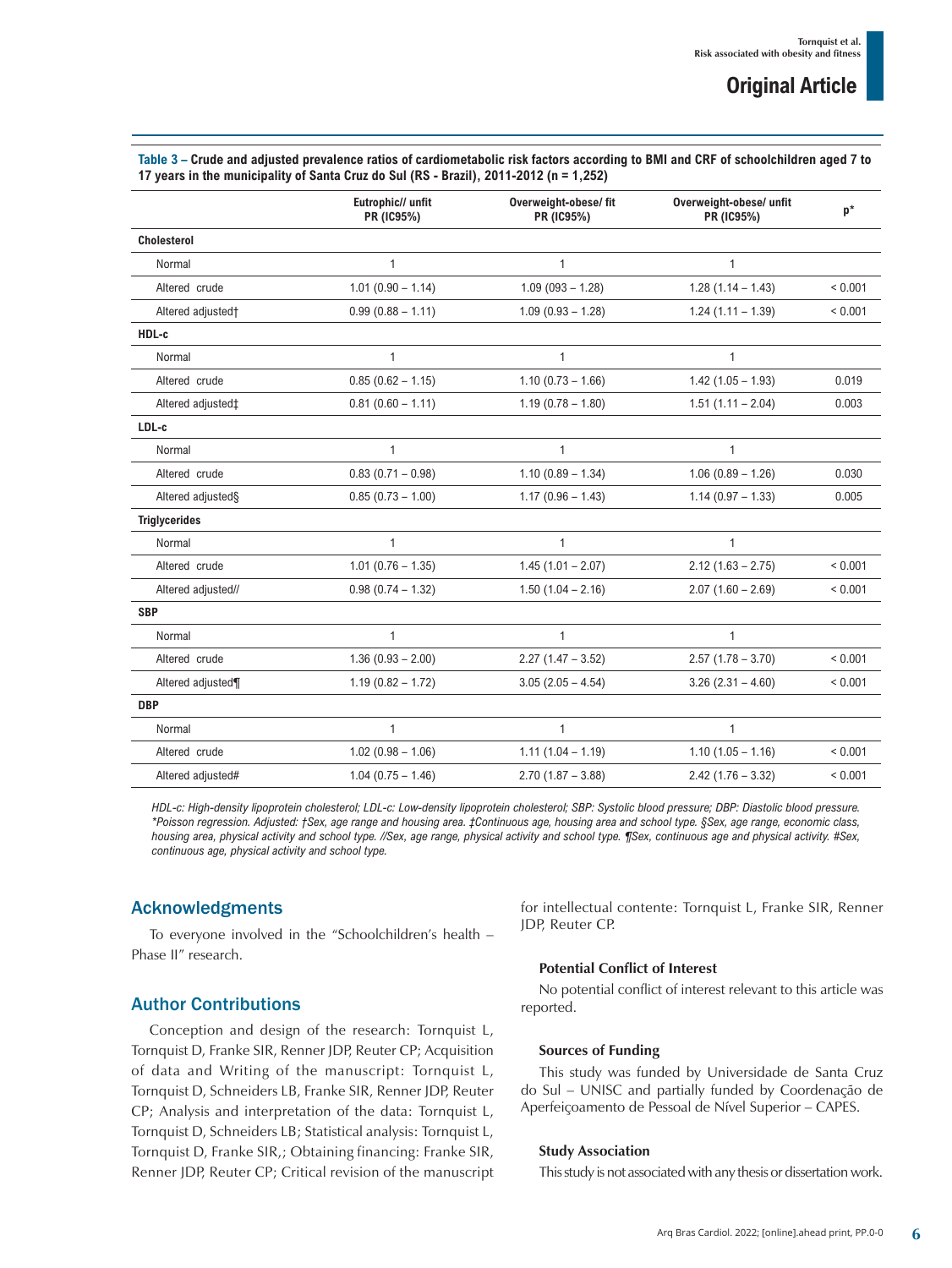### **References**

- Brouwer SI, Stolk RP, Liem ET, Lemmink KAPM, Corpeleijn E. The role of fitness in the association between fatness and cardiometabolic risk from childhood to adolescence. Pediatr Diabetes. 2013;14(1):57-65. doi:10.1111/j.1399-5448.2012.00893.x
- 2. Boddy LM, Murphy MH, Cunningham C, Breslin G, Foweather L, Gobbi R, et al. Physical activity, cardiorespiratory fitness, and clustered cardiometabolic risk in 10- to 12-year-old school children: The REACH Y6 study. Am J Hum Biol. 2014;26(4):446-451. doi:10.1002/ajhb.22537
- 3. Morikawa SY, Fujihara K, Hatta M,Osawa T, Ishizawa M, FuruKawa K, et al. Relationships among cardiorespiratory fitness, muscular fitness, and cardiometabolic risk factors in Japanese adolescents: Niigata screening for and preventing the development of non-communicable disease study-Agano (NICE EVIDENCE Study-Agano) 2. Pediatr Diabetes. 2018;19(4):593- 602. doi:10.1111/pedi.12623
- 4. Cristi-Montero C, Courel-Ibáñez J, Ortega FB, Castro-Pinero J, Santaliestra P.\\\vanheest L, et al. Mediation role of cardiorespiratory fitness on the association between fatness and cardiometabolic risk in European adolescents: The HELENA study. J Sport Heal Sci. 2019;00. doi:10.1016/j. jshs.2019.08.003
- 5. DuBose KD, Eisenmann JC, Donnelly JE. Aerobic fitness attenuates the metabolic syndrome score in normal-weight, at-risk-for-overweight, and overweight children. Pediatrics. 2007;120(5):e1262-8. doi:10.1542/ peds.2007-0443
- 6. LaMonte MJ, Blair SN. Physical activity, cardiorespiratory fitness, and adiposity: Contributions to disease risk. Curr Opin Clin Nutr Metab Care. 2006;9(5):540-6. doi:10.1097/01.mco.0000241662.92642.08
- 7. Schmidt MD, Magnussen CG, Rees E, Dwyer T, Venn AJ. Childhood fitness reduces the long-term cardiometabolic risks associated with childhood obesity. Int J Obes. 2016;40(7):1134-1140. doi:10.1038/ijo.2016.61
- 8. Ortega FB, Ruiz JR, Labayen I, Lavie CJ, Blair SN. The Fat but Fit paradox: What we know and don't know about it. Br J Sports Med. 2018;52(3):151-3. doi:10.1136/bjsports-2016-097400
- 9. Sasayama K, Ochi E, Adachi M. Importance of both fatness and aerobic fitness on metabolic syndrome risk in Japanese children. PLoS One. 2015;10(5):1-10. doi:10.1371/journal.pone.0127400
- 10. Ortega FB, Lavie CJ, Blair SN. Obesity and cardiovascular disease. Circ Res. 2016;118(11):1752-70. doi:10.1161/CIRCRESAHA.115.306883
- 11. CDC/NCHS Centers For Disease Control And Prevention/ National Center For Health Statistics. CDC growth charts for the United States: methods and development. 2000;11(246). https://www.cdc.gov/nchs/data/series/ sr\_11/sr11\_246.pdf
- 12. PROESP-BR Projeto Esporte Brasil. Manual de aplicação de medidas de testes somatomotores. [Internet] [Cited in 09 mar 2009] Available from: www.proesp.ufrgs.br
- 13. Friedewald WT, Levy RI, Fredrickson DS. Estimation of the Concentration of Low-Density Lipoprotein Cholesterol in Plasma, Without Use of the Preparative Ultracentrifuge. Clin Chem. 1972;18(6):499-502. PMID: 4337382
- 14. NHLBI National Heart Lung and Blood Institute. Expert Panel on Integrated Guidelines for Cardiovascular Health and Risk Reduction in Children and Adolescents. Pediatrics. 2011;128(5):S213-56. DOI: [10.1542/peds.2009-2107C](https://doi.org/10.1542/peds.2009-2107c)
- 15. Sociedade Brasileira de Cardiologia(SBC) / Sociedade Brasileira de Hipertensão(SBH) / Sociedade Brasileira de Nefrologia(SBN). VI Diretrizes Brasileiras de Hipertensão (SBH). Arq Bras Cardiol. 2010;95(1):1-51. PMID: 21085756
- 16. Associação Brasileira de Empresas de Pesquisa.(ABEP) Critério de Classificação Econômica Brasil. [Internet]. [Cited in 23 abr 2012] Disponível em: http://www.abep.org/criterio-brasil
- 17. Reuter CP, da Silva PT, Renner JDP, Silva R, Burgos MS. Dyslipidemia is Associated with Unfit and Overweight-Obese Children and Adolescents. Arq Bras Cardiol. 2016;106(3):188-93. doi:10.5935/abc.20160025
- 18. Mesa JL, Ruiz JR, Ortega FB, Warnberg J, Gonzalez-Lamuno D, Moreno LA, et asl. et al. Aerobic physical fitness in relation to blood lipids and fasting glycaemia in adolescents: Influence of weight status. Nutr Metab Cardiovasc Dis. 2006;16(4):285-93. doi:10.1016/j. numecd.2006.02.003
- 19. Moschonis G, Mougios V, Papandreou C, Chrousos GP, Lionis C, Malandraki E, et al. et al. "Leaner and less fit" children have a better cardiometabolic profile than their "heavier and more fit" peers: The Healthy Growth Study. Nutr Metab Cardiovasc Dis. 2013;23(11):1058-65. doi:10.1016/j. numecd.2012.11.010
- 20. Eisenmann JC, Welk GJ, Wickel EE, Blair SN. Combined influence of cardiorespiratory fitness and body mass index on cardiovascular disease risk factors among 8-18 year old youth: The Aerobics Center Longitudinal Study. Int J Pediatr Obes. 2007;2(2):66-72. doi:10.1080/17477160601133713
- 21. Pérez-Bey A, Segura-Jiménez V, Fernández-Santos J del R, Esteban –Cornyo I, Gomes Martinez S, Veiga OL, et al. The influence of cardiorespiratory fitness on clustered cardiovascular disease risk factors and the mediator role of body mass index in youth: The UP&DOWN Study. Pediatr Diabetes. 2019;20(1):32-40. doi:10.1111/pedi.12800
- 22. Díez-Fernández A, Sánchez-López M, Mora-Rodríguez R, Notario-Pacheco B, Torrijos- Niño C, Martínez-Vizcaíno V. Obesity as a mediator of the inf luence of cardiorespiratory fitness on cardiometabolic risk: A mediation analysis. Diabetes Care. 2014;37(3):855-62. doi:10.2337/ dc13-0416
- 23. Klakk H, Grøntved A, Møller NC, Heidemann M, Andersen LB, Wedderkopp N. Prospective association of adiposity and cardiorespiratory fitness with cardiovascular risk factors in healthy children. Scand J Med Sci Sport. 2014;24(4):275-82. doi:10.1111/sms.12163
- 24. Jago R, Drews KL, McMurray RG, et al. Fatness, fitness, and cardiometabolic risk factors among sixth-grade youth. Med Sci Sports Exerc. 2010;42(8):1502- 10. doi:10.1249/MSS.0b013e3181d322c4
- 25. Silva DAS, Petroski EL, Gaya ACA. Secular Changes in Aerobic Fitness Levels in Brazilian Children. Rev Bras Med do Esporte. 2017;23(6):450-4. doi:10.1590/1517-869220172306150424
- 26. Barry VW, Baruth M, Beets MW, Durstine JL, Liu J, Blair SN. Fitness vs. fatness on all-cause mortality: A meta-analysis. Prog Cardiovasc Dis. 2014;56(4):382-90. doi:10.1016/j.pcad.2013.09.002